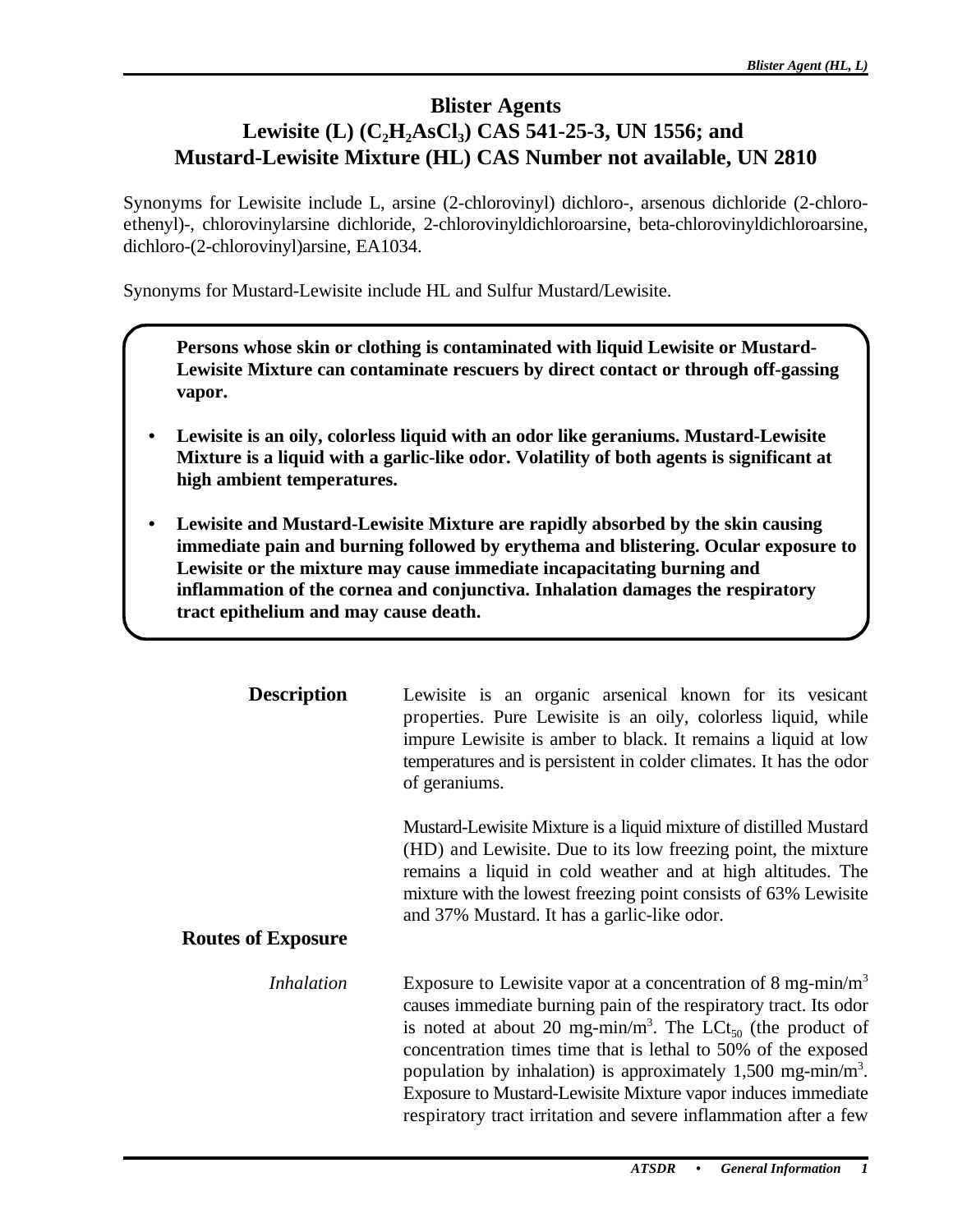hours latency period. Both agents are readily absorbed from the lungs.

*Skin/Eye Contact*  Absorption may occur after skin or eye contact with liquid or vapor Lewisite. Absorption across the skin begins within minutes. Vesication is caused by about 14  $\mu$ g of liquid, and the  $LD_{50}$  of liquid on the skin is about 30-50 mg/kg. Liquid Lewisite causes severe eye damage within minutes of contact. The vapor also acts quickly, with pain on contact, followed by edema of the conjunctiva and eyelids, and iritis and corneal damage with high doses.

> Systemic absorption may occur following skin or eye exposure to liquid or vapor Mustard-Lewisite Mixture. The mixture causes immediate stinging pain of the skin, with blistering delayed for hours. Graying of the skin will follow within a very short time if exposure is from liquid (because of Lewisite). Erythema and blisters will appear earlier than from mustard alone. Exposure of the eyes to Mustard-Lewisite Mixture produces lacrimation and inflammation of the conjunctiva and cornea. After exposure to low amounts of Lewisite or to the mixture, temporary loss of eyesight may occur because of blepharospasm or eyelid edema. After exposure to high amounts, permanent loss of sight may occur because of corneal damage; however, this is unusual.

- *Ingestion*  Ingestion of either Lewisite or Mustard-Lewisite Mixture is an uncommon route for exposure but can lead to local effects and systemic absorption.
- **Sources/Uses**  Lewisite is an arsenical vesicant that was first synthesized in 1918. Large amounts were produced by the United States to be used in Europe; however, World War I ended while the shipment was at sea and the vessel was sunk. There have been allegations that it was used by Japan against Chinese forces in the late 1930s; however, there are no confirmed reports that it has been used in warfare, although it may be stockpiled by some countries. Destruction of U.S. stockpiles of chemical agents, including Lewisite, was mandated by the Chemical Weapons Convention to take place before April 2007.

Mustard-Lewisite Mixture is a mixture of distilled Mustard and Lewisite developed to achieve a lower freezing point for ground dispersal and aerial spraying.

## **Standards and**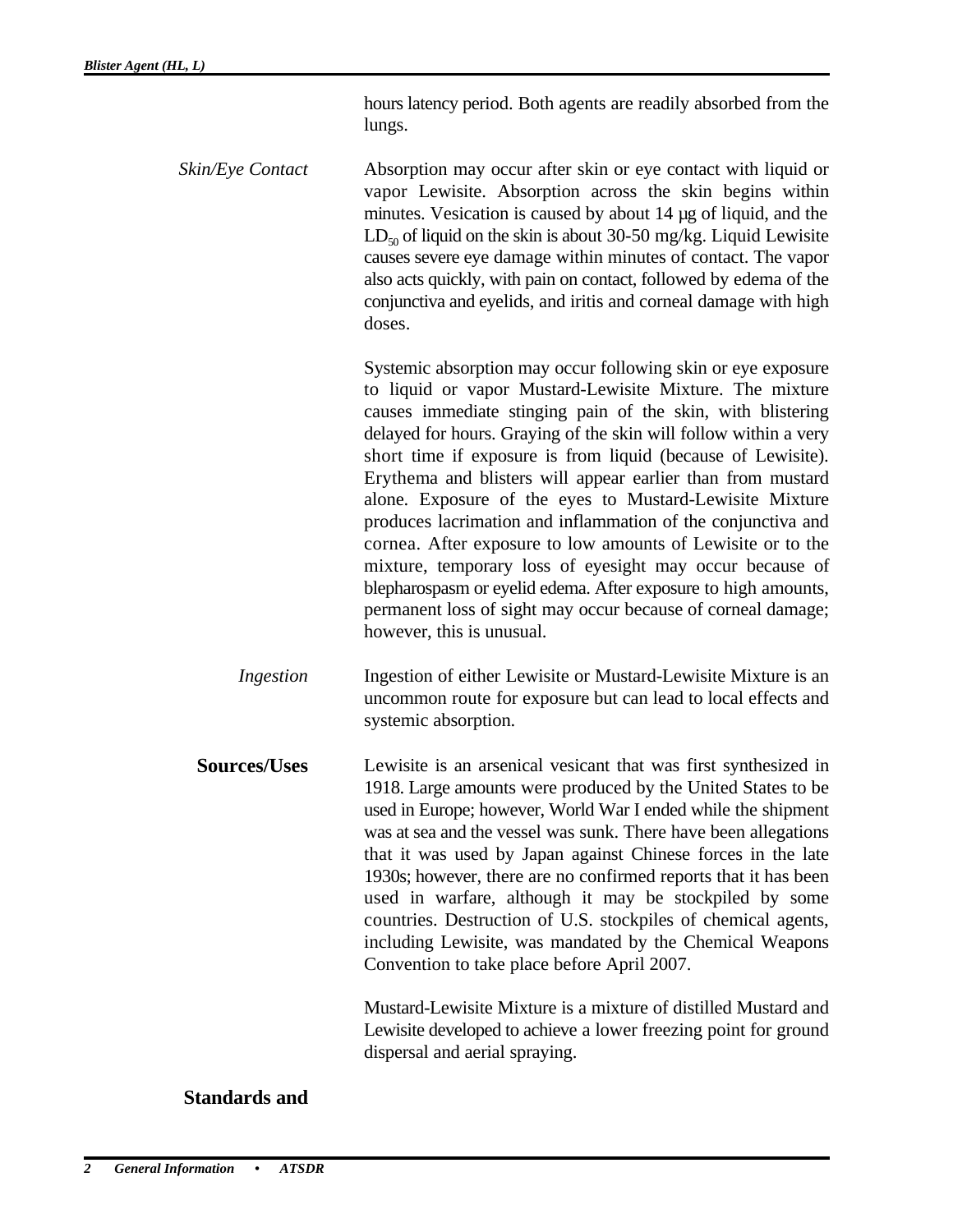**Guidelines** Lewisite and Mustard-Lewisite Mixture: Airborne Exposure Limit (as recommended by the Surgeon General's Working Group, U.S. Department of Health and Human Services) = 0.003 mg/m<sup>3</sup> as a time-weighted average (TWA) for the workplace and a 72-hour TWA for the general population.

## **Physical Properties**

| <b>Property</b>     | Lewisite                                                                                     | <b>Mustard-Lewisite Mixture</b>                                                                                                   |
|---------------------|----------------------------------------------------------------------------------------------|-----------------------------------------------------------------------------------------------------------------------------------|
| Description         | Oily, colorless liquid                                                                       | Dark, oily liquid                                                                                                                 |
| Warning properties  | Odor like geraniums                                                                          | Garlic-like odor                                                                                                                  |
| Molecular weight    | 207.32                                                                                       |                                                                                                                                   |
| Boiling point       | $(760 \text{ mm Hg}) = 374 \text{ °F} (190 \text{ °C})$                                      | $(760 \text{ mm Hg})$ = Indefinite, but below 374 °F<br>(190 °C)                                                                  |
| Freezing point      | $0.4 °F (-18 °C)$                                                                            | 13 °F (-25.4 °C) (purified mix), -43.6 °F<br>(-42 °C) (typical production batch)                                                  |
| Specific gravity    | 1.888 at 68 °F (20 °C) (water = 1.0)                                                         | 1.60 at 68 °F (20 °C) (water = 1.0)                                                                                               |
| Vapor pressure      | 0.394 mm Hg at 68 °F (20 °C)                                                                 | 0.248 at 68 °F (20 °C)                                                                                                            |
| Vapor density       | 7.1 ( $\arctan 1.0$ )                                                                        | $6.5$ (air = 1.0)                                                                                                                 |
| Liquid density      | 1.89 g/cm <sup>3</sup> at 77 °F (25 °C)                                                      | 1.66 g/cm <sup>3</sup> at 68 °F (20 °C)                                                                                           |
| Flash point         | Does not burn easily. When heated,<br>emits toxic fumes of hydrogen chloride<br>and arsenic. | Data not available on flammability. Toxic<br>fumes of hydrogen chloride, sulfur oxides,<br>and arsenic may be produced in a fire. |
| Solubility in water | Neglible                                                                                     | Practically insoluble                                                                                                             |
| Volatility          | 4,480 mg/m3 (20 $^{\circ}$ C)                                                                | No data                                                                                                                           |
| NAERG#              | 153                                                                                          | 153                                                                                                                               |

|  |  | Table 1. Physical Properties of Lewisite and Mustard-Lewisite Mixture |
|--|--|-----------------------------------------------------------------------|
|  |  |                                                                       |

**Incompatibilities** Heating causes Lewisite to yield arsenic trichloride, tris-(2-chlorovinyl)arsine, and bis-(2-chlorovinyl)chloroarsine.

> Mustard-Lewisite Mixture is rapidly corrosive to brass at 65 $\degree$ C and will corrode steel at a rate of 0.0001 inches of steel per month at 65 °C. It will hydrolyze into hydrochloric acid, thiodiglycol, and non-vesicant arsenic compounds.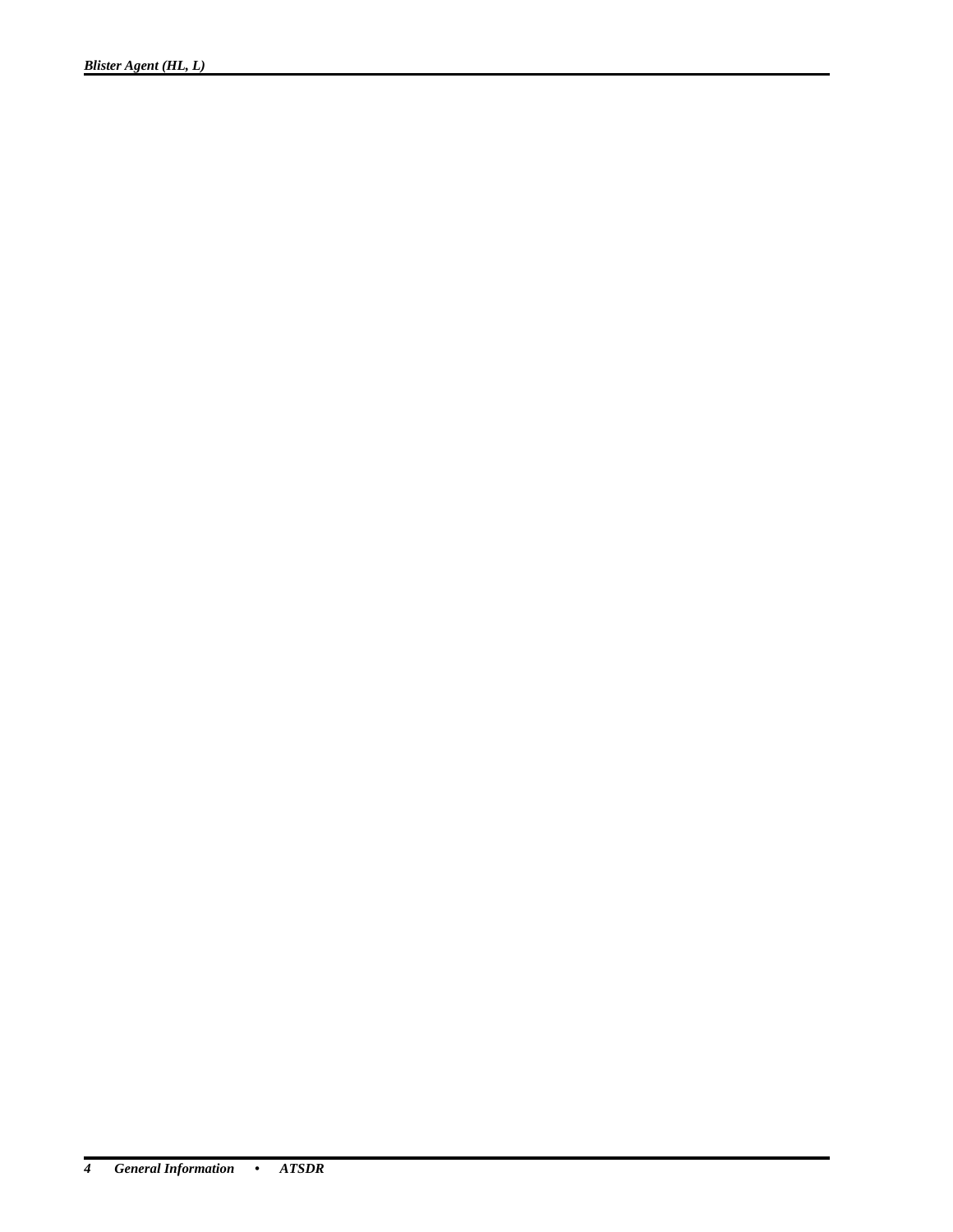## **Health Effects**

Lewisite and Mustard-Lewisite Mixture are blister agents that are highly and **immediately irritating to the skin, eyes, and airways. Contact with liquid or vapor forms may result in skin erythema and blistering, corneal damage and iritis, damage to the airway mucosa, and pulmonary edema.**

- **Lewisite is a systemic poison binding with thiol groups in many enzymes and may cause pulmonary edema, diarrhea, capillary leakage, and subsequent hypotension.**
- **Systemic absorption of Mustard-Lewisite Mixture may cause bone marrow suppression due to the alkylating properties of the Mustard component.**

| <b>Acute Exposure</b> | Lewisite damages skin, eyes, and airways by direct contact. It<br>inhibits many enzymes, in particular those with thiol groups,<br>such as pyruvic oxidase, alcohol dehydrogenase, succinic<br>oxidase, hexokinase, and succinic dehydrogenase. The exact<br>mechanism by which Lewisite damages cells is not known.<br>Mustard-Lewisite Mixture shares the vesicant properties of<br>Lewisite and the DNA alkylation and cross-linking properties of<br>mustard.                                                                                                                                                                                                           |
|-----------------------|-----------------------------------------------------------------------------------------------------------------------------------------------------------------------------------------------------------------------------------------------------------------------------------------------------------------------------------------------------------------------------------------------------------------------------------------------------------------------------------------------------------------------------------------------------------------------------------------------------------------------------------------------------------------------------|
| Dermal                | Lewisite liquid or vapor produces pain and skin irritation within<br>seconds to minutes after contact. For liquid Lewisite, erythema<br>occurs within 15 to 30 minutes after exposure and blisters start<br>within several hours, developing fully by 12-18 hours. For the<br>vapor, response times are a little longer. The Lewisite blister<br>starts as a small blister in the center of the erythematous area and<br>expands to include the entire inflamed area. Mustard-Lewisite<br>Mixture also produces pain and irritation immediately, and<br>erythema within 30 minutes. Blistering is delayed for hours and<br>tends to cover the entire area of reddened skin. |
| <b>Ocular</b>         | Lewisite vapor causes pain and blepharospasm on contact.<br>Edema of the conjunctiva and eyelids follows, and the eyes may<br>be swollen shut within an hour. With high doses, corneal damage<br>and iritis may follow. Liquid Lewisite causes severe eye damage<br>on contact. Mustard-Lewisite Mixture also causes ocular effects<br>extremely rapidly. Lacrimation, photophobia, and inflammation<br>of the conjunctiva and cornea may occur.                                                                                                                                                                                                                            |
| Respiratory           | Lewisite and Mustard-Lewisite Mixture are extremely irritating<br>to the respiratory tract mucosa. Burning nasal pain, epistaxis,<br>sinus pain, laryngitis, cough and dyspnea may occur. Necrosis<br>can cause pseudomembrane formation and local airway                                                                                                                                                                                                                                                                                                                                                                                                                   |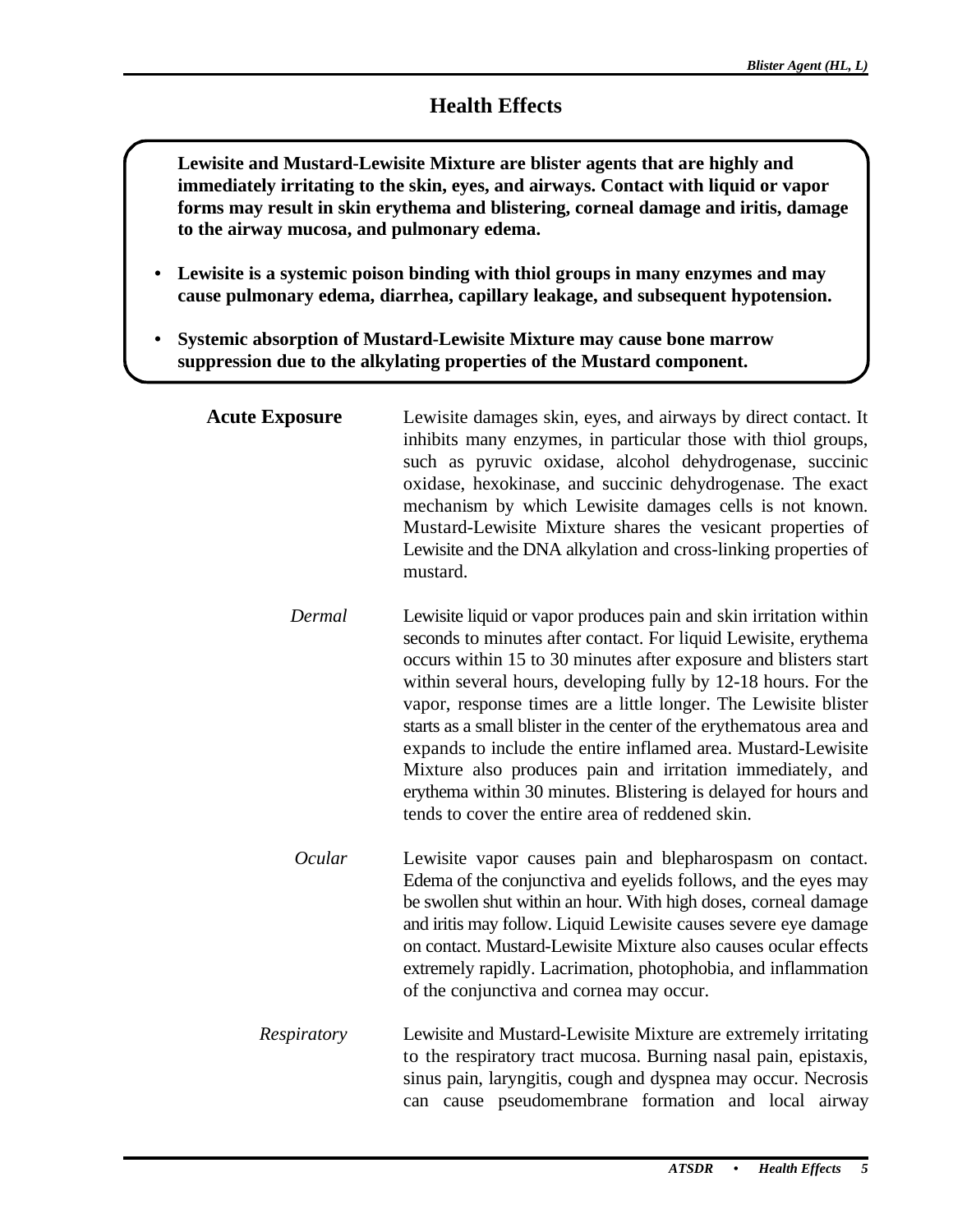|                         | obstruction. Pulmonary edema may occur following exposure to<br>high concentrations.                                                                                                                                                                                                                                                                                                                                                          |
|-------------------------|-----------------------------------------------------------------------------------------------------------------------------------------------------------------------------------------------------------------------------------------------------------------------------------------------------------------------------------------------------------------------------------------------------------------------------------------------|
| Gastrointestinal        | Ingestion or inhalation of Lewisite may cause nausea and<br>vomiting. Ingestion of Mustard-Lewisite Mixture produces<br>severe stomach pains, vomiting, and bloody stools after a 15-20<br>minute latency period.                                                                                                                                                                                                                             |
| Cardiovascular          | High-dose exposure to Lewisite may cause "Lewisite shock," a<br>condition resulting from increased capillary permeability and<br>subsequent intravascular fluid loss, hypovolemia, and organ<br>congestion.                                                                                                                                                                                                                                   |
| Hepatic                 | Hepatic necrosis may occur due to shock and hypoperfusion<br>following exposure to high levels of Lewisite.                                                                                                                                                                                                                                                                                                                                   |
| Renal                   | Exposure to high levels of Lewisite may cause decreased renal<br>function secondary to hypotension.                                                                                                                                                                                                                                                                                                                                           |
| Hematopoietic           | Systemic absorption of Mustard-Lewisite Mixture may induce<br>bone marrow suppression and an increased risk for fatal<br>complicating infections.                                                                                                                                                                                                                                                                                             |
| Potential Sequelae      | Chronic respiratory and eye conditions may persist following<br>exposure to large amounts of Lewisite or Mustard-Lewisite<br>Mixture                                                                                                                                                                                                                                                                                                          |
| <b>Chronic Exposure</b> | Chronic exposure to Lewisite may lead to arsenical poisoning<br>(see Arsenic MMG). Chronic exposure to Mustard-Lewisite<br>Mixture can cause immune sensitization and chronic lung<br>impairment consisting of cough, shortness of breath, and chest<br>pain.                                                                                                                                                                                 |
| Carcinogenicity         | There is only anecdotal evidence for the potential carcinogenicity<br>of Lewisite. However, the data are not definitive and do not<br>support classifying Lewisite as a suspected carcinogen. Repeated<br>exposures to Mustard-Lewisite Mixture over a long period of<br>time may produce respiratory and skin cancer due to the mustard<br>content. There are no specific data regarding the carcinogenicity<br>of Mustard-Lewisite Mixture. |
| Reproductive and        |                                                                                                                                                                                                                                                                                                                                                                                                                                               |
| Developmental Effects   | Human data regarding reproductive/developmental effects of<br>Lewisite are inconclusive because of limited human exposures.<br>Animal studies show no clear evidence of developmental effects.                                                                                                                                                                                                                                                |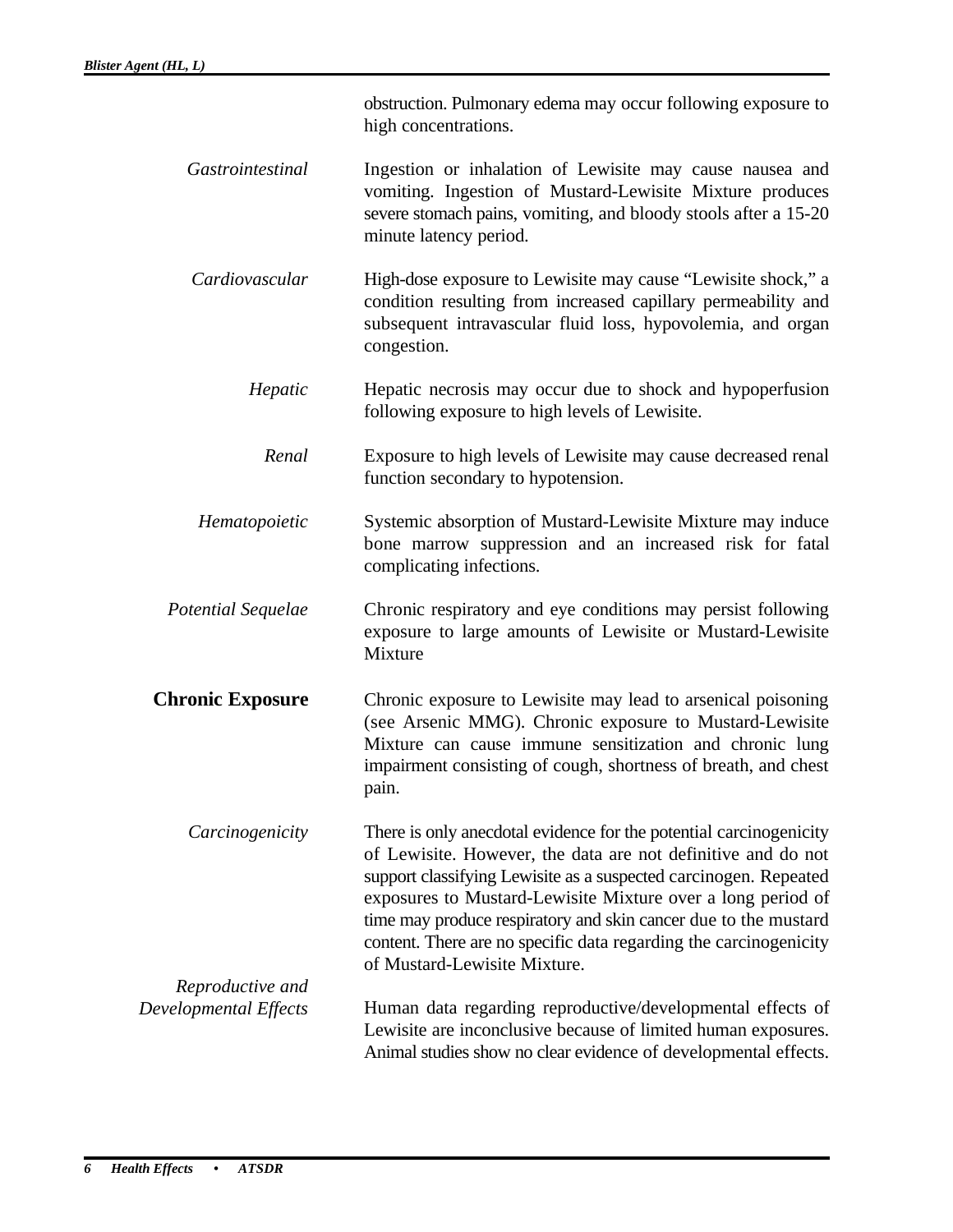# **Prehospital Management**

Victims whose skin or clothing is contaminated with liquid Lewisite or Mustard-**Lewisite Mixture can contaminate rescuers by direct contact or through off-gassing vapor.** 

Lewisite and Mustard-Lewisite Mixture cause immediate pain and irritation to the **eyes, skin, and respiratory tract. Systemic effects include capillary leakage and subsequent shock.** 

C **Decontamination immediately after exposure decreases tissue damage.** 

| <b>Hot Zone</b>              | Responders should be trained and appropriately attired before<br>entering the Hot Zone. If the proper personal protective<br>equipment (PPE) is not available, or if the rescuers have not<br>been trained in its use, call for assistance in accordance with<br>local Emergency Operational Guides (EOG). Sources of such<br>assistance include local HAZMAT teams, mutual aid partners,<br>the closest metropolitan strike system (MMRS) and the U.S.<br>Soldier and Biological Chemical Command (SBCCOM)-<br>Edgewood Research Development and Engineering Center<br>SBCCOM may be contacted (from 0700-1630 EST call 410-<br>671-4411 and from 1630-0700 EST call 410-278-5201, ask for<br>the Staff Duty Officer. |
|------------------------------|------------------------------------------------------------------------------------------------------------------------------------------------------------------------------------------------------------------------------------------------------------------------------------------------------------------------------------------------------------------------------------------------------------------------------------------------------------------------------------------------------------------------------------------------------------------------------------------------------------------------------------------------------------------------------------------------------------------------|
| <b>Rescuer Protection</b>    | Lewisite and Mustard-Lewisite Mixture are readily absorbed by<br>inhalation and by ocular and dermal contact. Both Lewisite and<br>Mustard-Lewisite Mixture are extremely irritating to the<br>respiratory tract, skin, and eyes.                                                                                                                                                                                                                                                                                                                                                                                                                                                                                      |
|                              | Respiratory protection: Pressure-demand, self-contained<br>breathing apparatus (SCBA) is recommended in response<br>situations that involve exposure to any level of Lewisite and<br>Mustard-Lewisite Mixture vapor.                                                                                                                                                                                                                                                                                                                                                                                                                                                                                                   |
|                              | Skin/ocular protection: Personal protective equipment (PPE)<br>and butyl rubber chemical protective gloves are recommended at<br>all times when these chemicals are suspected to be involved.                                                                                                                                                                                                                                                                                                                                                                                                                                                                                                                          |
| <b>Multi-Casualty Triage</b> | Chemical casualty triage is based on walking feasibility,<br>respiratory status, age, and additional conventional injuries. The<br>triage officer must know the natural course of a given injury, the<br>medical resources immediately available, the current and likely<br>casualty flow, and the medical evacuation capabilities. General<br>principles of triage for chemical exposures are presented in the<br>box on the following page. There are four triage categories:                                                                                                                                                                                                                                        |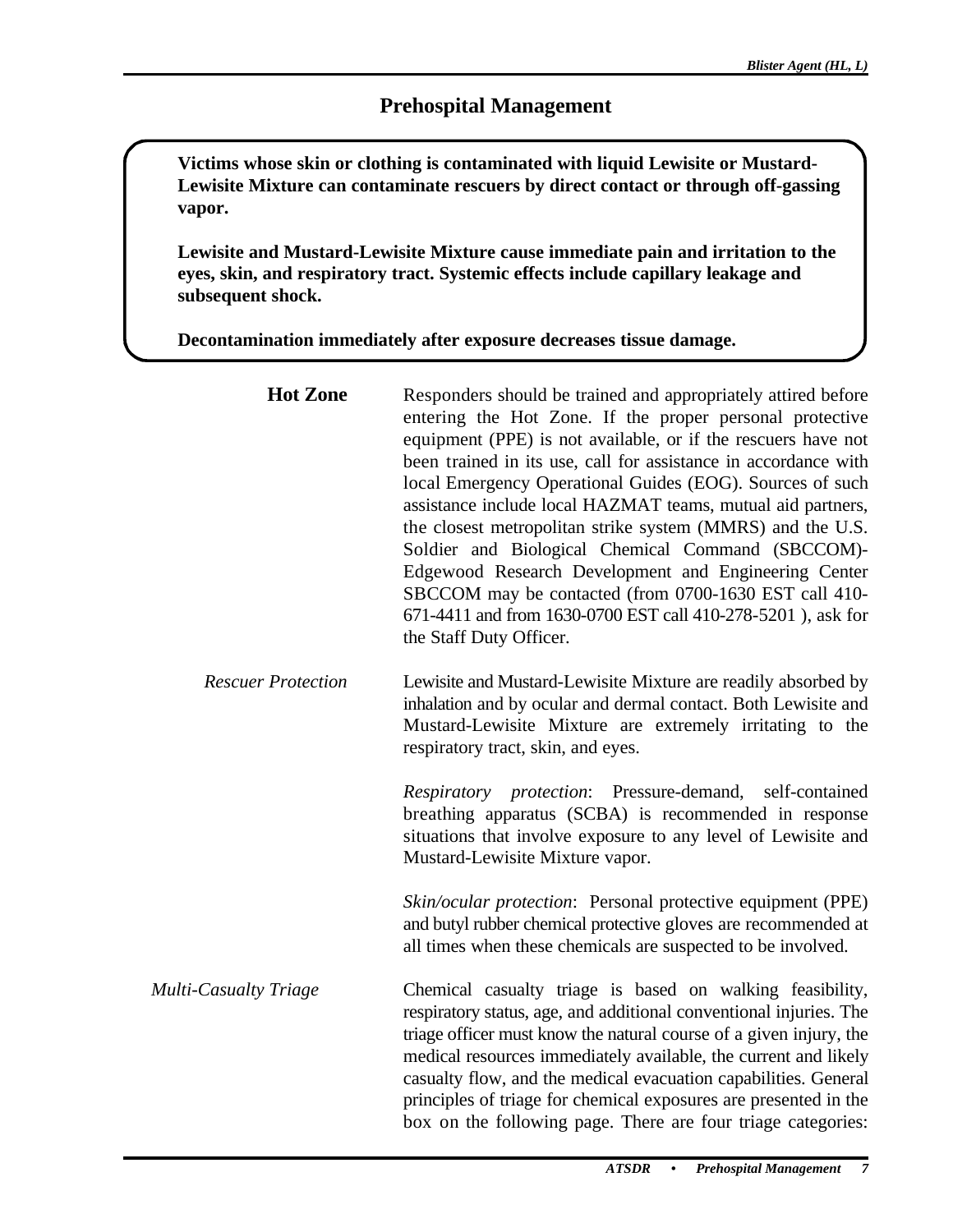immediate (priority 1), delayed (priority 2), minimal (priority 3), and expectant (priority 4)**.** Clinical signs and effects of lewisite agents associated with each of these categories are presented in Table 2 (below).

**Before transport, all casualties must be decontaminated**. If needed, consult with the base station physician or the regional poison control center for advise concerning management of multiple casualties.

Patients who have sustained injury to the skin, eyes, or airways and patients who have ingested Lewisite or Mustard-Lewisite Mixture should be transported to a medical facility for evaluation and treatment.

Consult with the base station physician, closest Metropolitan Medical Response System, or the regional poison control center for advice regarding triage of multiple victims.

#### **General principles of triage for chemical exposures are as follows**:

- Check triage tag/card for any previous treatment or triage.
- Survey for evidence of associated traumatic/blast injuries.
- Observe for sweating, labored breathing, coughing/vomiting, secretions.
- Severe casualty triaged as immediate if assisted breathing is required.
- Blast injuries or other trauma, where there is question whether there is chemical exposure, victims must be tagged as immediate in most cases. Blast victims evidence delayed effects such as ARDS, etc.
- Mild/moderate casualty: self/buddy aid, triaged as delayed or minimal and release is based on strict follow up and instructions.
- If there are chemical exposure situations which may cause delayed but serious signs and symptoms, then overtriage is considered appropriate to the proper facilities that can observe and manage any delayed onset symptoms. *For Lewisite and Mustard-Lewisite mixture which do not have delayed effects overtriage would not be approprite.*
- Expectant categories in multi-casualty events are those victims who have experienced a cardiac arrest, respiratory arrest, or continued seizures immediately. Resources should not be expended on these casualties if there are large numbers of casualties requiring care and transport with minimal or scant resources available.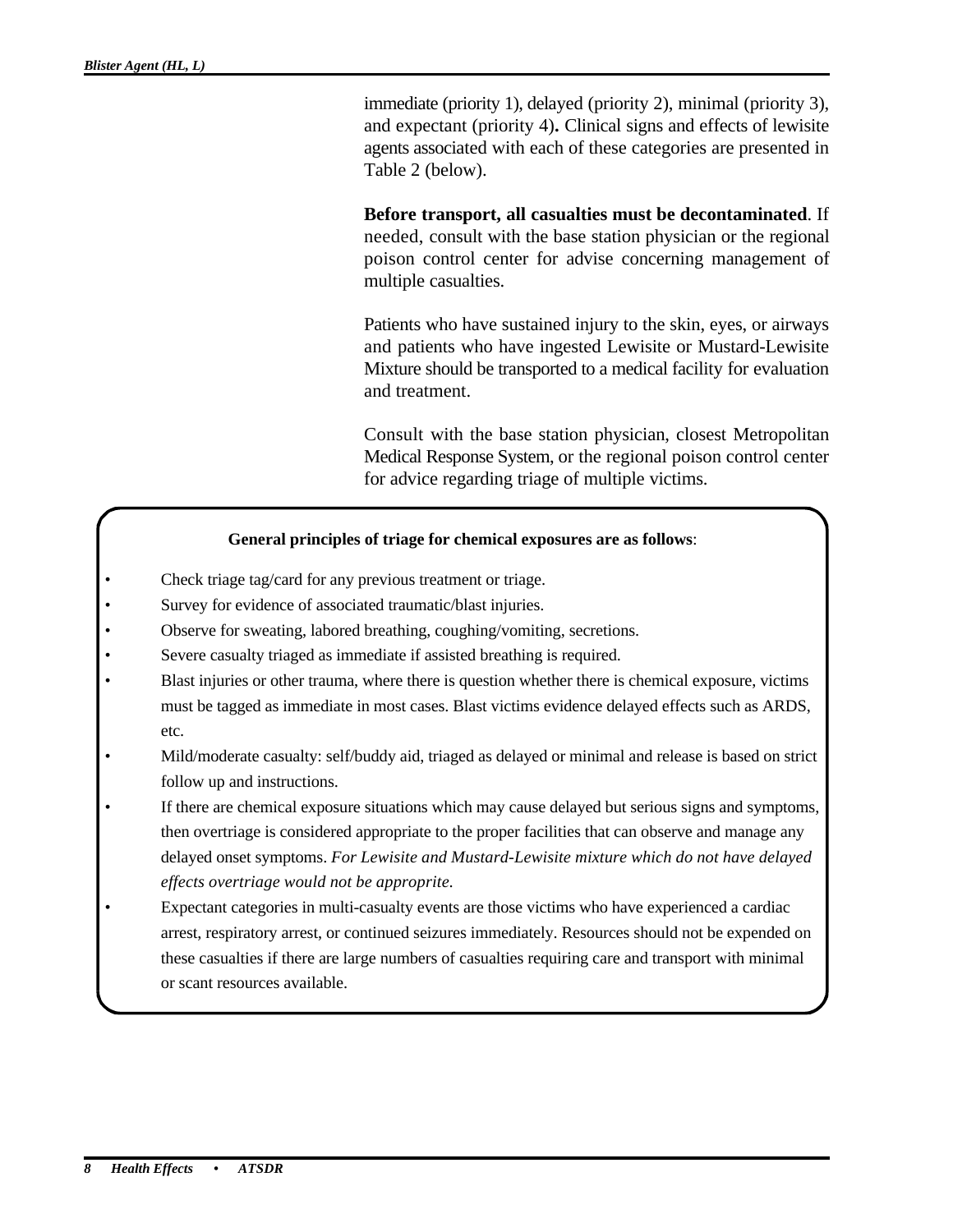1. *Immediate:* casualties who require lifesaving care within a short time, when that care is available and of short duration. This care may be a procedure that can be done within minutes at an emergency treatment station (e.g., relief of an airway obstruction, administering antidotes) or may be acute lifesaving surgery.

2. *Delayed:* casualties with severe injuries who are in need of major or prolonged surgery or other care and who will require hospitalization, but delay of this care will not adversely affect the outcome of the injury (e.g., fixation of a stable fracture).

3. *Minimal:* casualties who have minor injuries, can be helped by nonphysician medical personnel, and will not require hospitalization.

4. *Expectant:* casualties with severe life-threatening injuries who would not survive with optimal medical care, or casualties whose injuries are so severe that their chance of survival does not justify expenditure of limited resources. As circumstances permit, casualties in this category may be reexamined and possibly be retriaged to a higher category.

| <b>Category (Priority)</b> | <b>Clinical Signs and</b><br><b>Symptoms</b>                                                                                                                                                                                                                                             |  |
|----------------------------|------------------------------------------------------------------------------------------------------------------------------------------------------------------------------------------------------------------------------------------------------------------------------------------|--|
| Immediate (1)              | Lower respiratory signs (dyspnea,<br>productive cough)                                                                                                                                                                                                                                   |  |
| Delayed (2)                | Eye lesions with impaired vision;<br>moderate sized skin lesions for<br>liquid exposure or any body surface<br>burn for vapor exposure; lower<br>respiratory symptoms (cough with<br>sputum production)                                                                                  |  |
| Minimal $(3)$              | Minor eye lesion with no vision<br>impairment; small skin lesions in<br>noncritical areas; minor upper<br>respiratory symptoms (cough, sore<br>throat).                                                                                                                                  |  |
| Expectant $(4)$            | Lower respiratory signs (dyspnea,<br>necrosis); skin lesion covering more<br>than half of body surface area from<br>liquid exposure                                                                                                                                                      |  |
| <b>ABC</b> Reminders       | Quickly ensure that the victim has a patent airway. Maintain<br>adequate circulation. If trauma is suspected, maintain cervical<br>immobilization manually and apply a cervical collar and a<br>backboard when feasible. Apply direct pressure to stop arterial<br>bleeding, if present. |  |

## **Table 2. Triage for Lewisite Casualties**

*Victim Removal* If victims can walk, lead them out of the Hot Zone to the Decontamination Zone. Victims who are unable to walk may be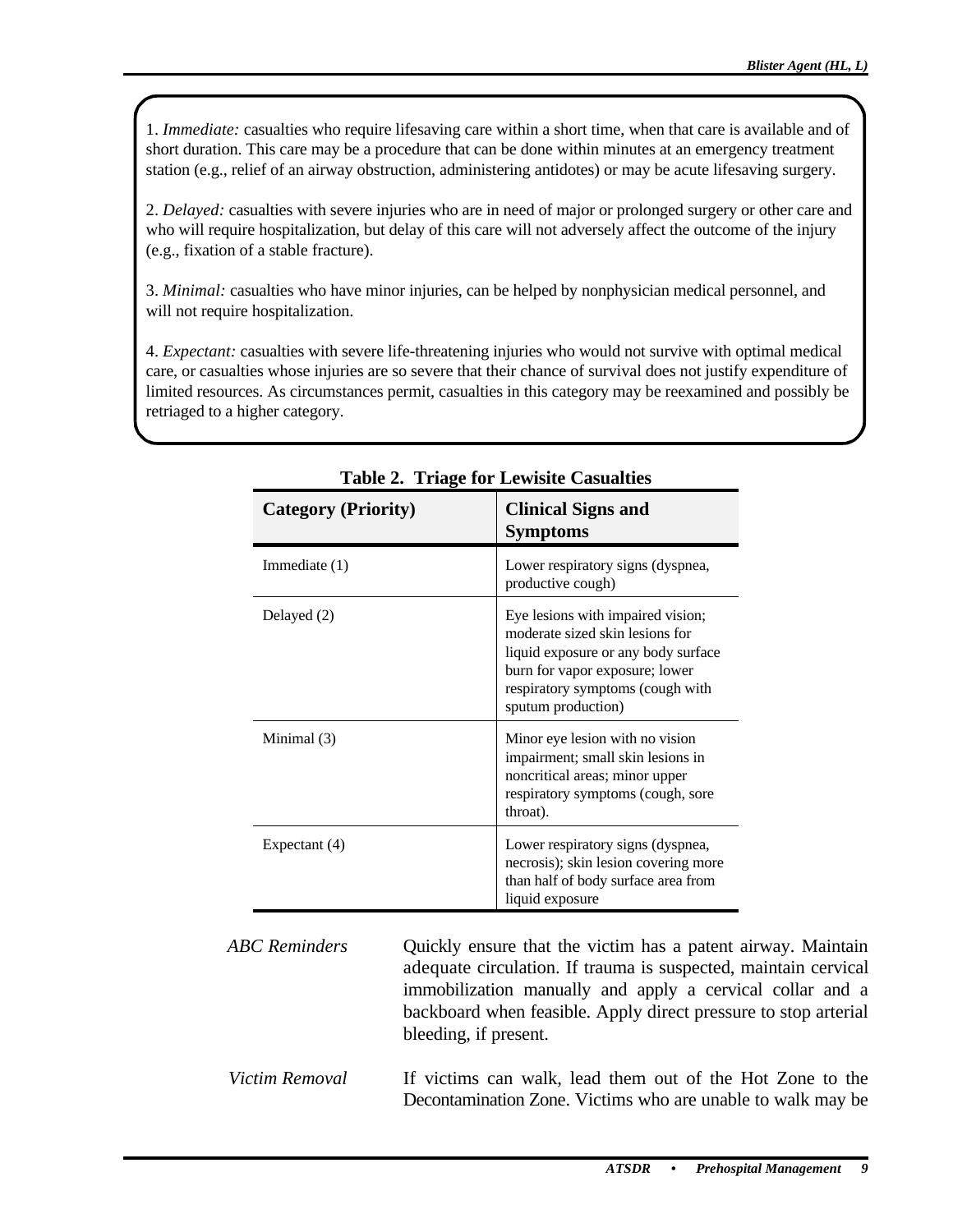removed on backboards or gurneys. If these are not available, carefully carry or drag victims to safety.

- **Decontamination Zone**  All victims require decontamination (see *Basic Decontamination*, below). Rapid decontamination is critical to prevent further absorption by the patient and to prevent exposure to others. Decontaminable gurneys and back boards should be used if available when managing casualties in a contaminated area. Decontaminable gurneys are made of a monofilament polypropylene fabric that allows drainage of liquids, does not absorb chemical agents, and is easily decontaminated. Fiberglass back boards have been developed specifically for use in HAZMAT incidents. These are nonpermeable and readily decontaminated. The **Chemical Resuscitation Device** is a bag-valve mask equipped with a chemical agent cannister that can be used to ventilate casualties in a contaminated environment.
	- *Rescuer Protection*  Personnel should wear the same level of protection as required in the Hot Zone (see *Rescuer Protection* under *Hot Zone*, above).
	- *ABC Reminders*  Quickly ensure that the victim has a patent airway. Maintain adequate circulation. Stabilize the cervical spine with a decontaminable collar and a backboard if trauma is suspected. Administer supplemental oxygen if cardiopulmonary compromise is suspected. Assist ventilation with a bag-valve-mask device equipped with a cannister or air filter if necessary. Direct pressure should be applied to control bleeding, if present.
	- *Basic Decontamination*  To significantly reduce tissue damage, the eyes and skin must be decontaminated **within 1 or 2 minutes** after exposure. Flush the eyes immediately with water for about 5 to 10 minutes by tilting the head to the side, pulling eyelids apart with fingers, and pouring water slowly into eyes. Do not cover eyes with bandages.

If exposure to liquid agent is suspected, cut and remove all clothing and wash skin immediately with soap and water. If shower areas are available, showering with water alone will be adequate. However, in those cases where water is in short supply, and showers are not available, an alternative form of decontamination is to use 0.5% sodium hypochlorite solution or absorbent powders such as flour, talcum powder, or Fuller's earth. If exposure to vapor only is certain, remove outer clothing and wash exposed areas with soap and water or 0.5% solution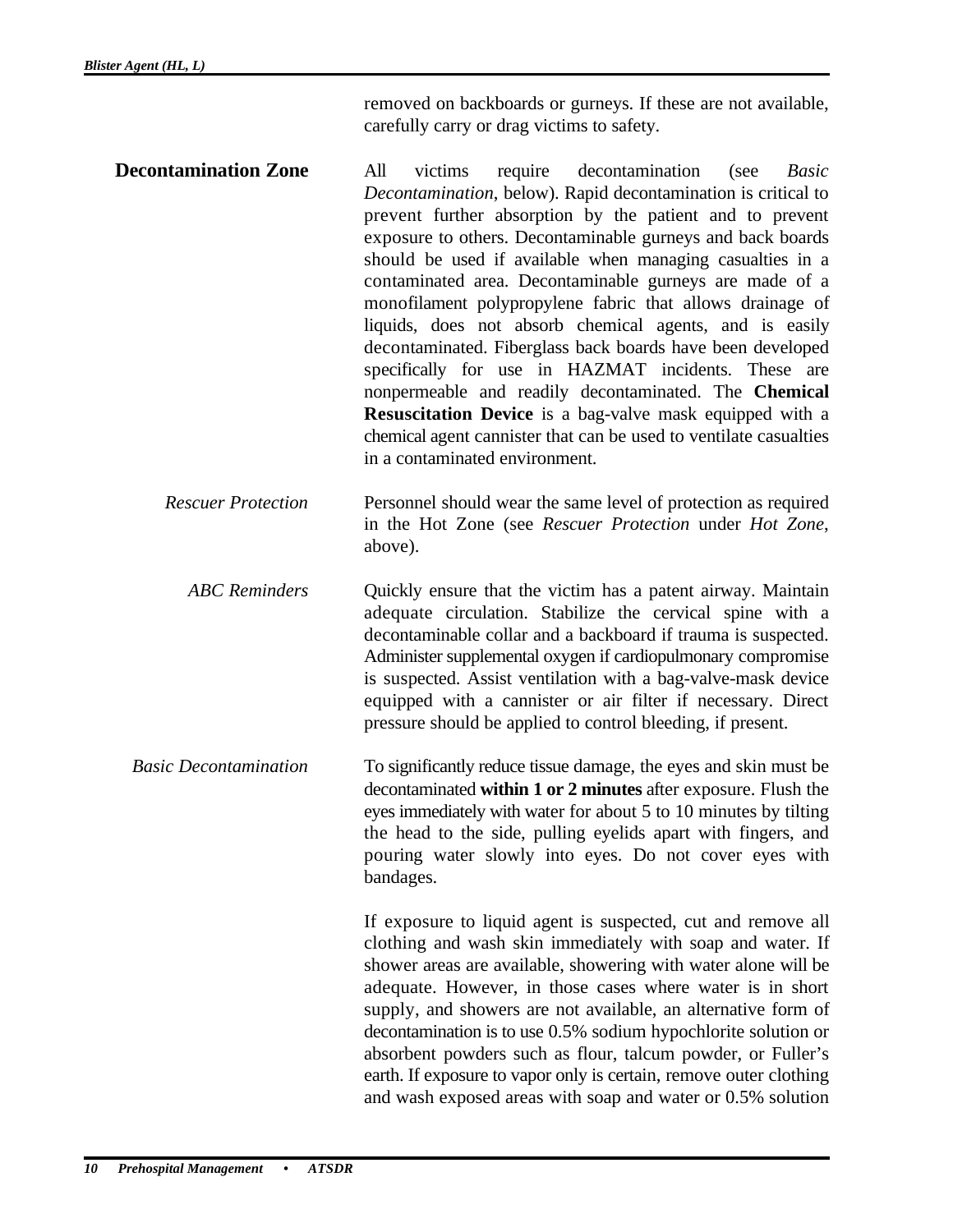|                                   | of sodium hypochlorite. Place contaminated clothes and personal<br>belongings in a sealed double bag.                                                                                                                                                                                                                                                                                                                                                                                        |
|-----------------------------------|----------------------------------------------------------------------------------------------------------------------------------------------------------------------------------------------------------------------------------------------------------------------------------------------------------------------------------------------------------------------------------------------------------------------------------------------------------------------------------------------|
|                                   | In cases of ingestion, do not induce emesis.                                                                                                                                                                                                                                                                                                                                                                                                                                                 |
| <b>Transfer to Support Zone</b>   | As soon as basic decontamination is complete, move the victim<br>to the Support Zone.                                                                                                                                                                                                                                                                                                                                                                                                        |
| <b>Support Zone</b>               | Be certain that victims have been decontaminated properly (see<br>Decontamination Zone above). Victims who have undergone<br>decontamination pose no serious risk of<br>secondary<br>contamination to rescuers. In such cases, Support Zone<br>personnel require no specialized protective gear.                                                                                                                                                                                             |
| <b>ABC</b> Reminders              | Quickly ensure that the victim has a patent airway. If trauma is<br>suspected, maintain cervical immobilization manually and apply<br>a cervical collar and a backboard when feasible. Ensure adequate<br>respiration; administer supplemental oxygen if cardiopulmonary<br>compromise is suspected. Maintain adequate circulation.<br>Establish intravenous access if necessary. Attach a cardiac<br>monitor, as needed. Direct pressure should be applied to stop<br>bleeding, if present. |
| <b>Additional Decontamination</b> | In cases of ingestion, do not induce emesis.                                                                                                                                                                                                                                                                                                                                                                                                                                                 |
| <b>Advanced Treatment</b>         | Intubate the trachea in cases of respiratory compromise. When<br>the patient's condition precludes endotracheal intubation,<br>perform cricothyrotomy if equipped and trained to do so.                                                                                                                                                                                                                                                                                                      |
|                                   | Treat patients who have bronchospasm with bronchodilators.                                                                                                                                                                                                                                                                                                                                                                                                                                   |
|                                   | Patients who are comatose, hypotensive, or have seizures or<br>cardiac dysrhythmias should be treated according to advanced<br>life support (ALS) protocols.                                                                                                                                                                                                                                                                                                                                 |
| Transport to Medical Facility     | Report to the base station and the receiving medical facility the<br>condition of the patient, treatment given, and estimated time of<br>arrival at the medical facility.                                                                                                                                                                                                                                                                                                                    |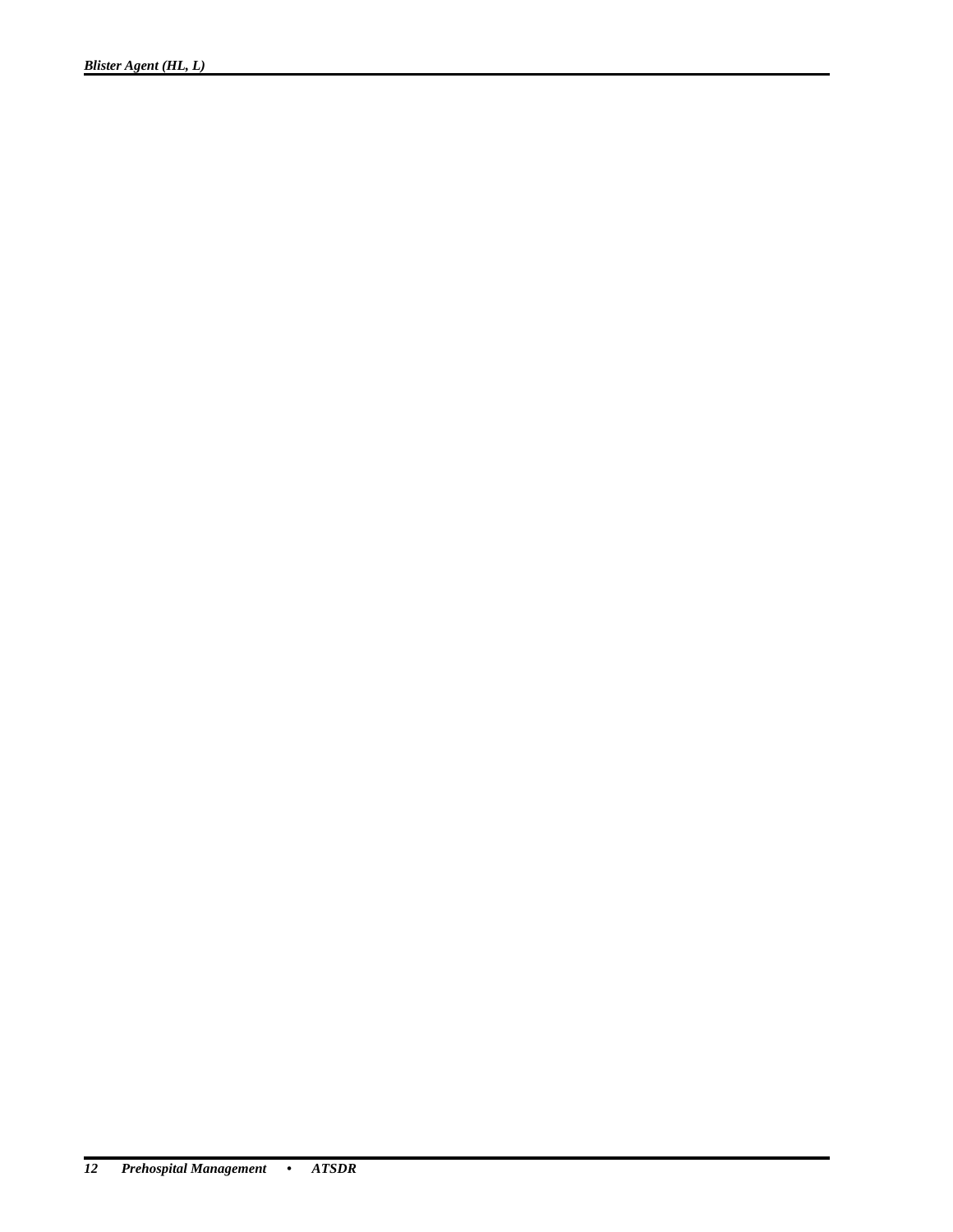## **Emergency Department Management**

Patients whose skin or clothing is contaminated with liquid Lewisite and Mustard-**Lewisite Mixture can contaminate rescuers by direct contact or through off-gassing vapor.** 

C **Lewisite and Mustard-Lewisite Mixture cause immediate pain and irritation to the eyes, skin, and respiratory tract. Systemic effects include capillary leakage and subsequent shock. The Mustard-Lewisite Mixture may cause bone marrow suppression due to the mustard component.** 

British Anti-Lewisite (BAL) can be given by intramuscular injection as an antidote **for systemic effects but has no effect on the local lesions of the skin, eyes, or airways. Treatment consists primarily of supportive care.** 

| <b>Decontamination Area</b>  | Previously decontaminated patients may be treated or held for<br>observation. Others require decontamination as described below.                                                                                                                                                                                                                                                                                                                        |
|------------------------------|---------------------------------------------------------------------------------------------------------------------------------------------------------------------------------------------------------------------------------------------------------------------------------------------------------------------------------------------------------------------------------------------------------------------------------------------------------|
| <b>ABC</b> Reminders         | Evaluate and support the airway, breathing, and circulation.<br>Intubate the trachea in cases of respiratory compromise. If the<br>patient's condition precludes intubation, surgically create an<br>airway.                                                                                                                                                                                                                                            |
|                              | Treat patients who have bronchospasm with bronchodilators.                                                                                                                                                                                                                                                                                                                                                                                              |
|                              | Patients who are comatose or hypotensive, or have seizures or<br>ventricular dysrhythmias due to other exposures or trauma<br>should be treated in the conventional manner.                                                                                                                                                                                                                                                                             |
| <b>Personal Protection</b>   | If contaminated patients arrive at the Emergency Department,<br>they must be decontaminated before being allowed to enter the<br>facility. Decontamination can only take place inside the hospital<br>if there is a decontamination facility with negative air pressure<br>and floor drains to contain contamination. Personnel should wear<br>the same level of protection required in the Hot Zone (see<br>Rescuer Protection under Hot Zone, above). |
| <b>Basic Decontamination</b> | Flush the eyes with water for about 5-10 minutes by tilting the<br>head to the side, pulling eyelids apart with fingers, and pouring<br>water slowly into eyes. Do not cover eyes with bandages; if<br>necessary, use dark or opaque goggles to relieve discomfort<br>from photophobia.                                                                                                                                                                 |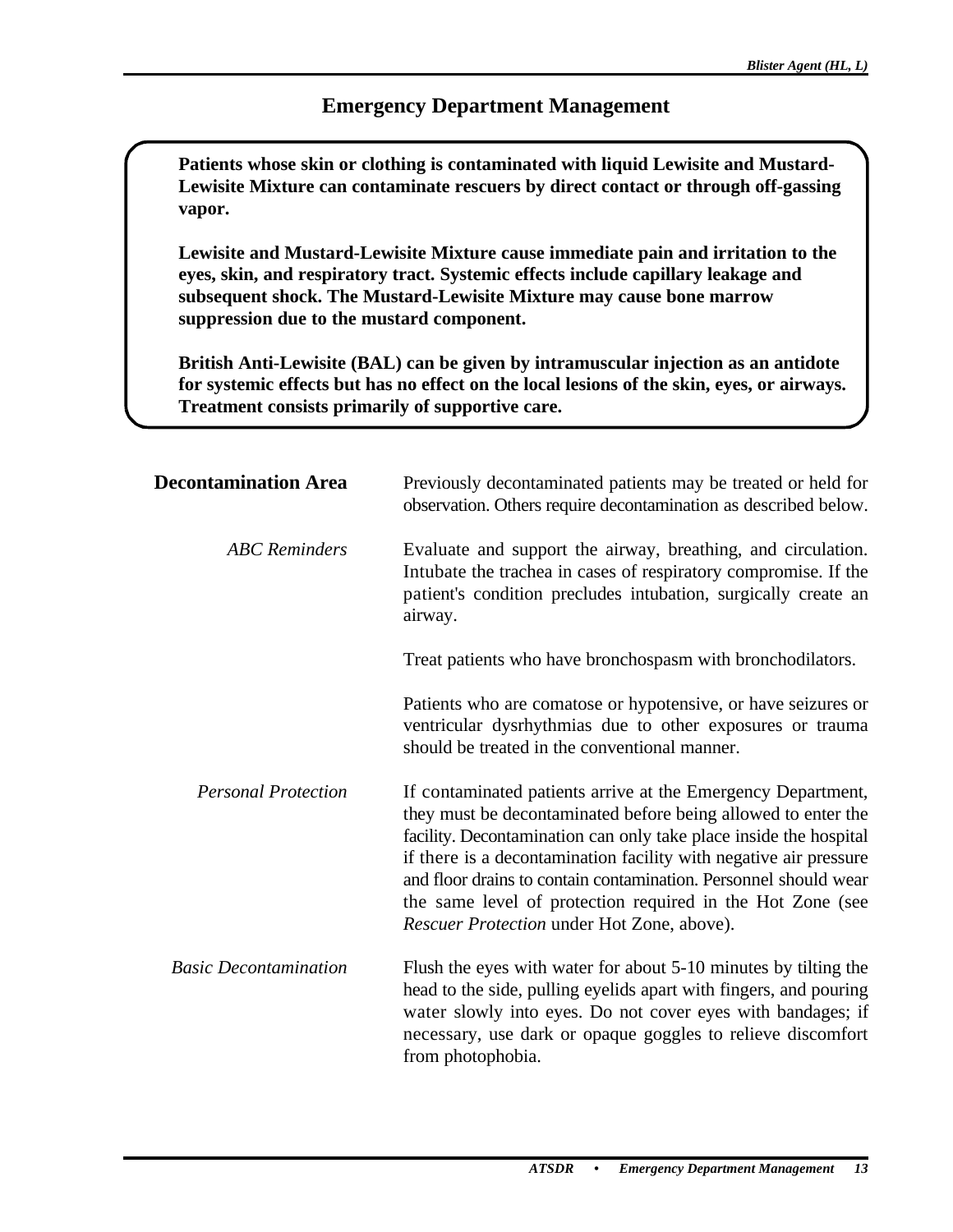|                           | If a liquid splash is suspected, clothing must be removed and the<br>patient showered using soap and water. Showering should be<br>accomplished using cool water and enough water pressure to<br>quickly reduce the potential for agent penetration of the skin. If<br>the patient was exposed to vapor only, remove outer clothing<br>and wash exposed skin with soap and water. Place contaminated<br>clothes and personal belongings in a sealed double bag.                                                                                                                                                                                                                                                  |
|---------------------------|------------------------------------------------------------------------------------------------------------------------------------------------------------------------------------------------------------------------------------------------------------------------------------------------------------------------------------------------------------------------------------------------------------------------------------------------------------------------------------------------------------------------------------------------------------------------------------------------------------------------------------------------------------------------------------------------------------------|
|                           | In cases of ingestion, <b>do not induce emesis</b> . If the victim is alert<br>and able to swallow, give 4 to 8 ounces of milk or water to drink<br>if not already administered. There are no data regarding the<br>efficacy of activated charcoal after exposure to Lewisite or<br>Mustard-Lewisite Mixture.                                                                                                                                                                                                                                                                                                                                                                                                    |
| <b>Critical Care Area</b> | Be certain that appropriate decontamination has been carried out<br>(see <i>Decontamination Area</i> , above).                                                                                                                                                                                                                                                                                                                                                                                                                                                                                                                                                                                                   |
| <b>ABC</b> Reminders      | Evaluate and support the airway, breathing, and circulation (as<br>in ABC Reminders, above). Establish intravenous access and<br>continuously monitor cardiac rhythm in seriously ill patients.                                                                                                                                                                                                                                                                                                                                                                                                                                                                                                                  |
|                           | Patients who are comatose or hypotensive, or have seizures or<br>ventricular dysrhythmias due to other exposures or trauma<br>should be treated in the conventional manner.                                                                                                                                                                                                                                                                                                                                                                                                                                                                                                                                      |
| <b>Triage</b>             | Patients arriving at the emergency department directly from the<br>scene of potential exposure (within 30-60 minutes) will have<br>pain or irritation if they were exposed. If they have no pain or<br>irritation, they may be sent home and told to return with the<br>onset of symptoms. Following decontamination, patients with<br>signs of airway involvement should be admitted directly to the<br>Critical Care Unit. Whether in the hospital or not, patients with<br>no symptoms should be observed for 18 to 24 hours. Patients<br>arriving later should be evaluated as described below. The<br>sooner after exposure that symptoms occur, the more likely they<br>are to progress and become severe. |
| Eye Exposure              | Mild conjunctivitis beginning more than 12 hours after exposure<br>is unlikely to progress to a severe lesion. The patient should have<br>a thorough eye examination (including a test for visual acuity),<br>treatment with a soothing eye solution such as Visine or Murine,<br>and be advised to return if there is worsening. Conjunctivitis<br>beginning earlier and other effects such as lid swelling and<br>signs/symptoms of inflammation indicate a need for inpatient<br>care and observation.                                                                                                                                                                                                        |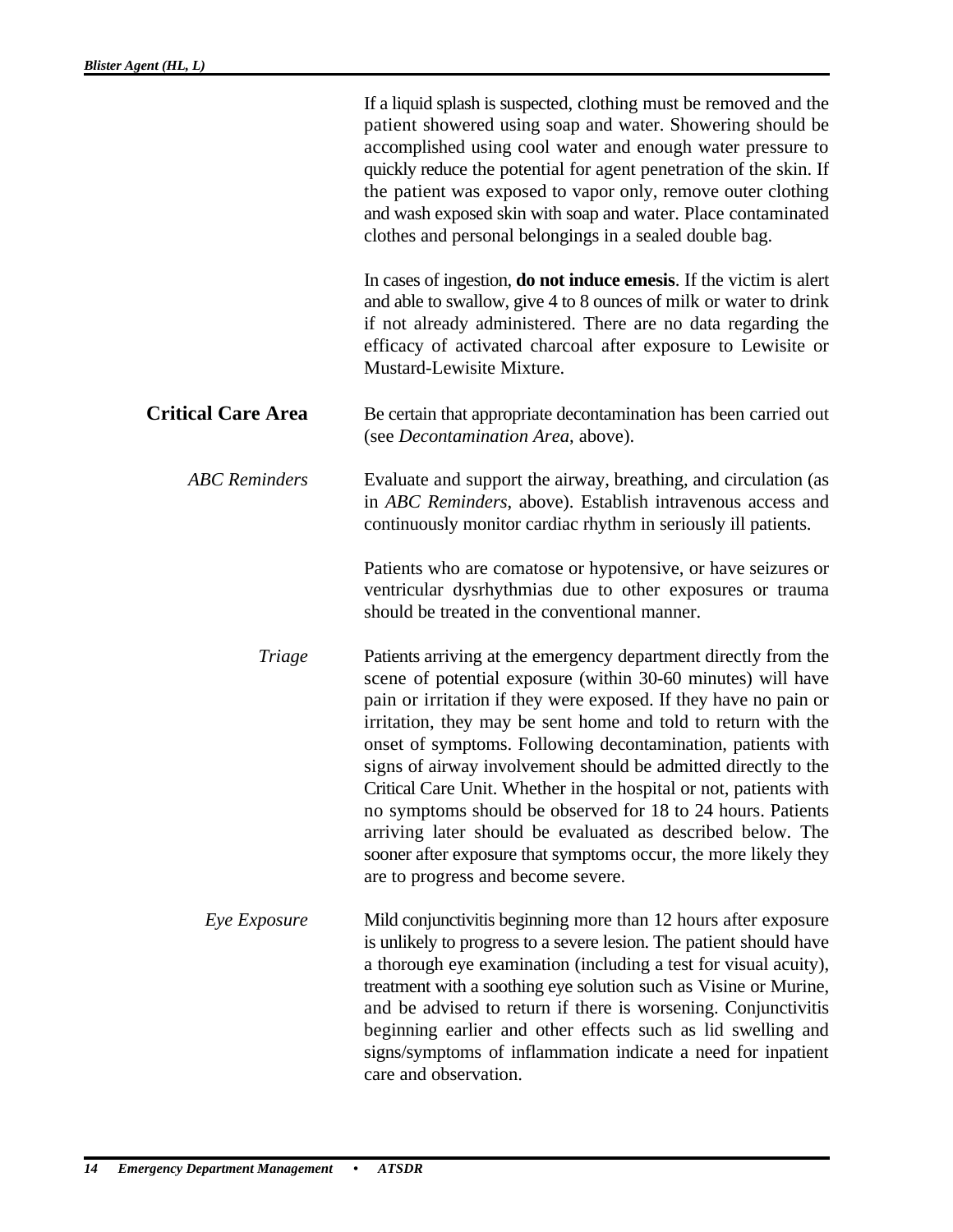Lesions more severe than conjunctivitis should be treated with a topical mydriatic (e.g., atropine), topical antibiotics, and vaseline or similar substance applied to the lid edges several times a day. Consult an ophthalmologist for patients with severe corneal injuries. Topical analgesics should be used only for an initial examination (including slit lamp and a test of visual acuity), but not after. Pain should be controlled with systemic analgesics. Once the lid edema and blepharospasm subside and the eyes are open, dark glasses may reduce the discomfort of photophobia. Some authorities feel that topical steroids (used within the first 24 hours only) may reduce inflammation.

*Skin Exposure* A small area of erythema beginning later than 12 hours after exposure is unlikely to progress to a significant lesion. The patient should be examined, treated with a soothing lotion and a systemic analgesic, sent home, and instructed to return if progression occurs. A patient with a significant area of erythema or one seen earlier with a significant area of erythema with or without blistering should be admitted for further evaluation.

> Most burns are second degree although third degree burns may occur after liquid exposure. In general, small blisters (i.e., <1 cm) should remain roofed and larger ones (i.e., >1 cm) should be unroofed. This is a controversial issue, but many feel that the roof will eventually come off anyway. The denuded area should be irrigated two or three times a day using a whirlpool if the lesion is large (the patient should be given ample amounts of a systemic analgesic beforehand). This should be followed by liberal application of a topical antibiotic. Skin lesions may take many months to heal. Fluids are not lost as they are in thermal burns, and fluid replacement should be according to the general needs of the patient and not according to "burn therapy" formulas. Systemic antibiotics should be used when there are signs of infection and a culture indicates the responsible organism. Patients with a large area of second or third degree burns should be transferred to a Burn Unit for further care and reverse isolation.

*Airway Exposure* A patient with a mild, non-productive cough, irritation of the nose and sinuses, and/or a sore throat that began later than 12 hours after exposure should be advised to use a cool steam vaporizer and lozenges or cough drops, and sent home with instructions to return if the symptoms worsen. Intubation should be done at the first sign of more severe effects. A patient with more severe effects (laryngitis, shortness of breath, a productive cough, pulmonary edema, pseudomembrane formation) should be provided with oxygen-assisted ventilation as necessary and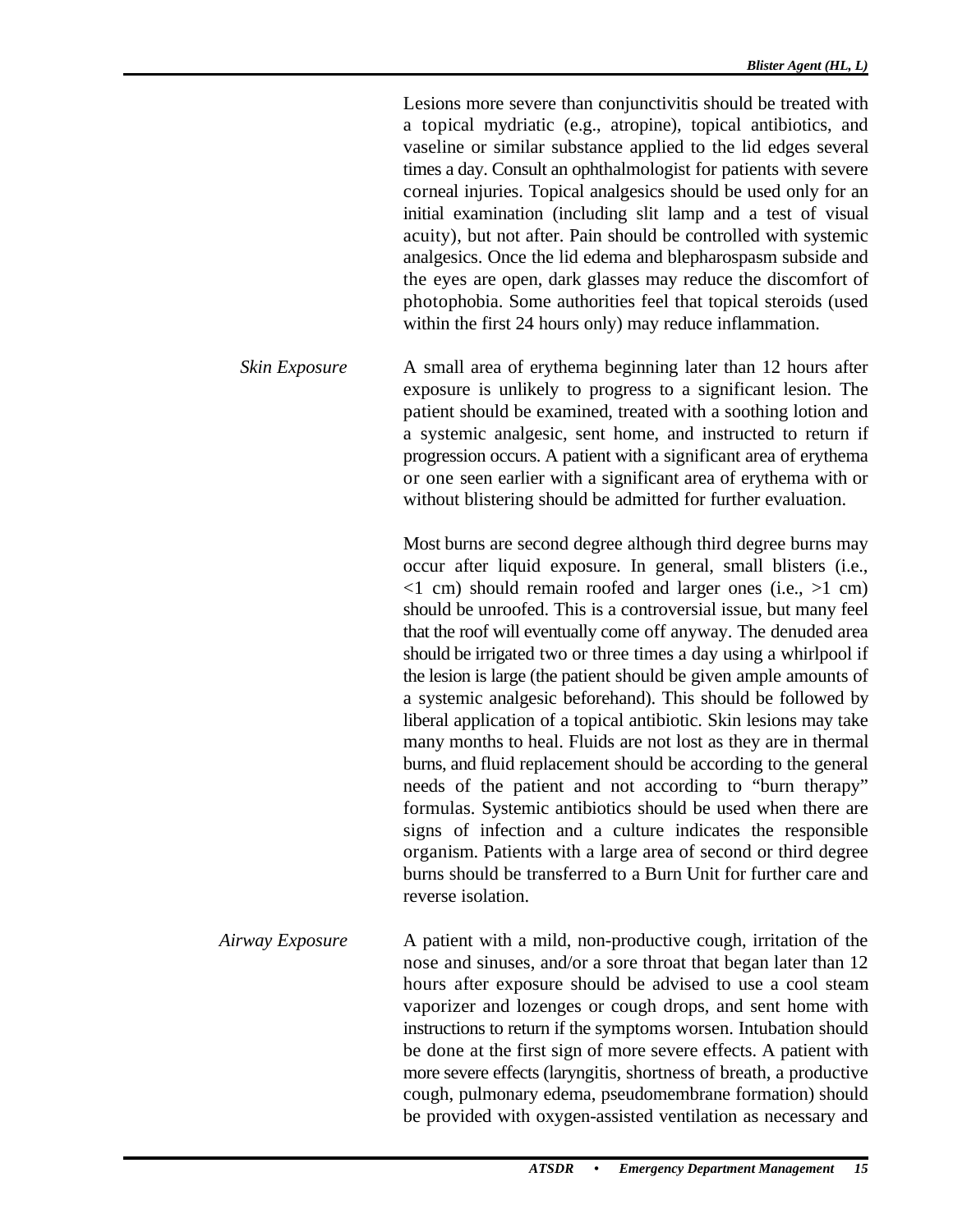admitted directly to the Critical Care Unit once decontamination has been assured. Signs of damage to the larynx or lower airway indicate oxygen-assisted ventilation with PEEP. Patients with less severe effects should be admitted to a routine care ward.

Lewisite causes systemic capillary leakage, and hypovolemic shock may occur in severely exposed patients. Closely monitor blood pressure, blood volume, and hepatic and renal function.

*Ingestion Exposure*  **Do not induce emesis.** Treat nausea and vomiting with antiemetics.

*Antidotes*  British Anti-Lewisite (BAL), also called Dimercaprol, is a chelating agent shown to reduce systemic effects from Lewisite exposure. Due to toxic side effects, **BAL should be administered only to patients who have signs of shock or significant pulmonary injury.** 

> Chelation therapy should be performed only by trained personnel. Consultation with the regional poison control center is recommended. The standard dosage regimen is 3 to 5 mg/kg IM every 4 hours for four doses. This regimen can be adjusted depending on the severity of the exposure and the symptoms. Contraindications to BAL include pre-existing renal disease, pregnancy (except in life threatening circumstances) and concurrent use of medicinal iron.

> Alkalization of the urine stabilizes the Dimercaprol-metal complex and has been proposed to protect the kidneys during chelation therapy. If acute renal insufficiency develops, hemodialysis should be considered to remove the Dimercaprolarsenic complex. Side effects of BAL administered at 3 mg/kg are mostly pain at the injection site. At 5 mg/kg, the effects may include nausea; vomiting; headache; burning sensation of the lips, mouth, throat, and eyes; lacrimation; rhinorrhea; salivation; muscle aches; burning and tingling in the extremities; tooth pain; diaphoresis; chest pain; anxiety; and agitation.

*Laboratory Tests*  Routine laboratory studies should be done for all patients requiring admission. These include CBC, glucose, serum electrolytes, and liver and kidney function tests. Consider monitoring hourly fluid intake and output. Chest X-ray and pulse oximetry (or ABG measurements) are recommended for all patients with inhalation exposures. Since Lewisite contains arsenic, urinary arsenic excretion may be helpful if the diagnosis is in doubt. A test for urine thiodiglycol, a metabolite of mustard,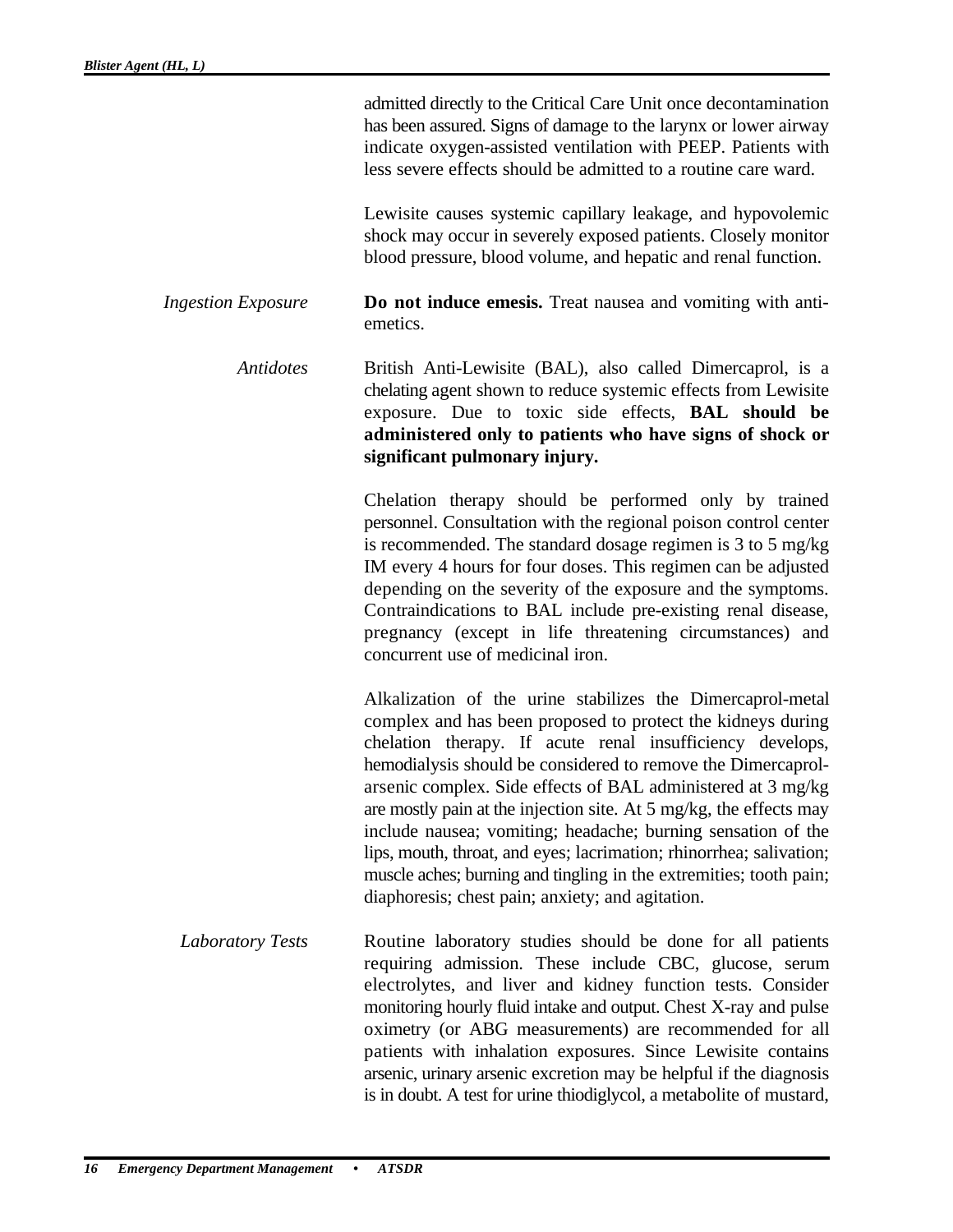can be performed at specialized laboratories, but is not a routine laboratory measure.

- **Disposition and Follow-up**  Patients who have skin, eye, or airway signs and symptoms will require hospitalization, as discussed above.
- *Delayed Effects* Skin burns take up to 18 hours to fully develop. Chemical pneumonitis may begin within 24 hours or up to 3 days after inhalation exposure. Significant systemic absorption of Mustard-Lewisite Mixture may produce a fall in the leukocyte count beginning on days 3 through 5. Erythrocytes and thrombocytes may subsequently fall if bone marrow damage is severe and in this case the risk of life-threatening infection rises.
- *Patient Release* A patient who initially had mild symptoms should be observed for at least 18 to 24 hours after exposure. If no further symptoms develop and there is no significant progression, the patient may be discharged. Discharged patients should be advised to rest and to seek medical care promptly if symptoms develop (see below, *Follow-up Instructions*, included with the *Lewisite and Mustard-Lewisite Mixture Patient Information Sheet*).
	- *Follow-up* Follow-up laboratory evaluation of bone marrow, hepatic, and renal function should be arranged for severely exposed patients until they are completely recovered. Patients who have mild skin burns or corneal lesions should be reexamined within 24 hours.
	- **Reporting** Other persons may still be at risk in the setting where this incident occurred. If a public health risk exists, notify your state or local health department or other responsible public agency.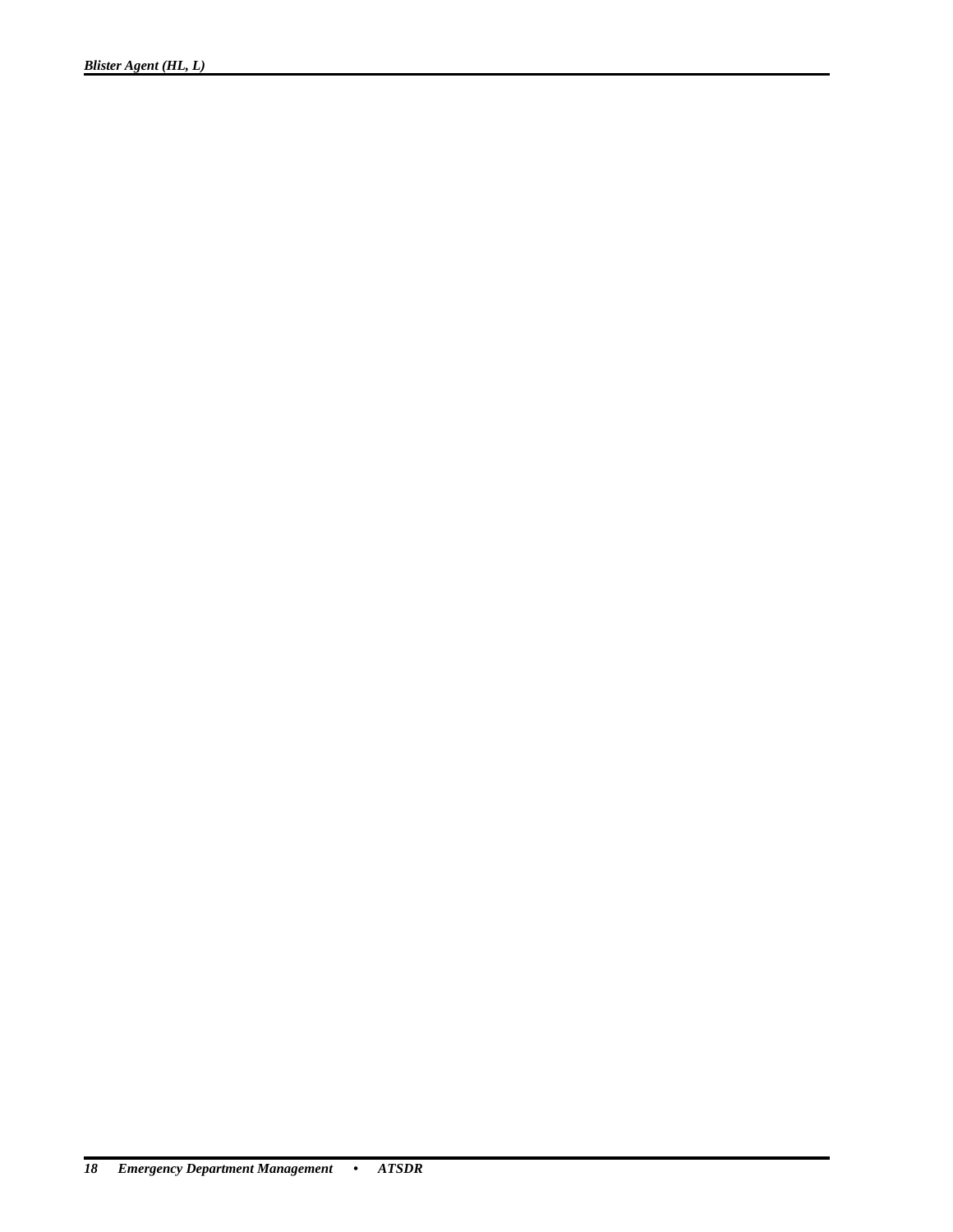# **Lewisite and Mustard-Lewisite Mixture Patient Information Sheet**

This handout provides information and follow-up instructions for persons who have been exposed to Lewisite or Mustard-Lewisite Mixture.

## **What are Lewisite and Mustard-Lewisite Mixture?**

Lewisite is a chemical warfare agent that was first produced in 1918. It has not been used in warfare, although it may be stockpiled by some countries. Mustard-Lewisite Mixture is a mixture of Lewisite and Mustard. It was developed to achieve a lower freezing point for ground dispersal and aerial spraying.

## **What immediate health effects can be caused by exposure to Lewisite and Mustard-Lewisite Mixture?**

Lewisite and Mustard-Lewisite Mixture produce pain and skin irritation immediately after exposure. Both compounds cause skin blisters and damage to the airways and eyes. They are also extremely irritating to the eyes, skin, nose, and throat. Exposure to very high levels may result in kidney and liver damage. Mustard-Lewisite Mixture can also damage the immune system.

## **Can Lewisite and Mustard-Lewisite poisoning be treated?**

Immediate decontamination reduces symptoms. Intramuscular injection of British Anti-Lewisite (BAL) may be used to treat severe conditions but will not prevent lesions on the skin, eye, or airways. Persons who have been exposed to large amounts of Lewisite and Mustard-Lewisite Mixture will need to be hospitalized.

## **Are any future health effects likely to occur?**

Adverse health effects, such as chronic respiratory diseases, may occur from exposure to high levels of these agents. Severe damage to the eye may be present for a long time after the exposure.

## **What tests can be done if a person has been exposed to Lewisite or Mustard-Lewisite?**

There is no specific test to confirm exposure to Lewisite or Mustard-Lewisite Mixture; however, measurement of arsenic in the urine may help to identify exposure.

## **Where can more information about Lewisite or Mustard-Lewisite be found?**

More information about Lewisite and Mustard-Lewisite Mixture can be obtained from your regional poison control center; the Agency for Toxic Substances and Disease Registry (ATSDR); your doctor; or a clinic in your area that specializes in toxicology or occupational and environmental health. Ask the person who gave you this form for help locating these telephone numbers.